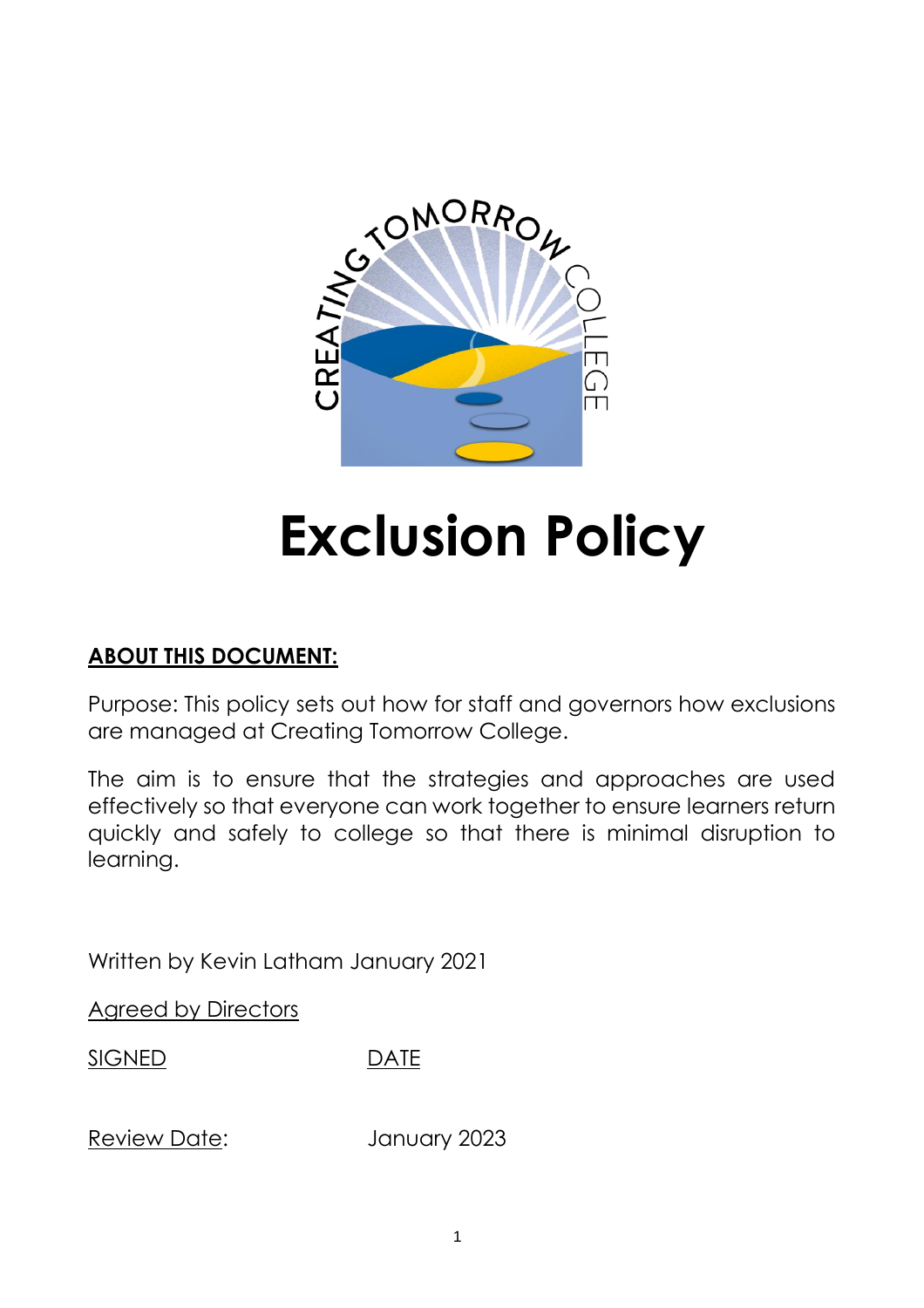## **Contents**

## **Wellbeing in our Trust**

Managing exclusions, by its very nature, can be challenging and so this document aims to set out procedures to be followed to minimize what can be difficult process. We are all affected by poor physical and mental health at times during our lives and it is important the appropriate support is available in a timely manner.

Health and wellbeing is everyone's responsibility and we encourage an open and honest culture whereby anyone can discuss any issues they may have.

The Trustees of Creating Tomorrow take the health and wellbeing of all employees seriously and are committed to supporting our staff. The Trustees ensure that support for staff is available through:

- Effective line management
- Commitment to reducing workload
- Supportive and professional working environments
- Employee support programs
	- o Health Assured (confidential counselling support available through Perkbox account).
	- o The Teacher Support Line telephone number 08000 562561 or website [www.teachersupport.info](http://www.teachersupport.info/)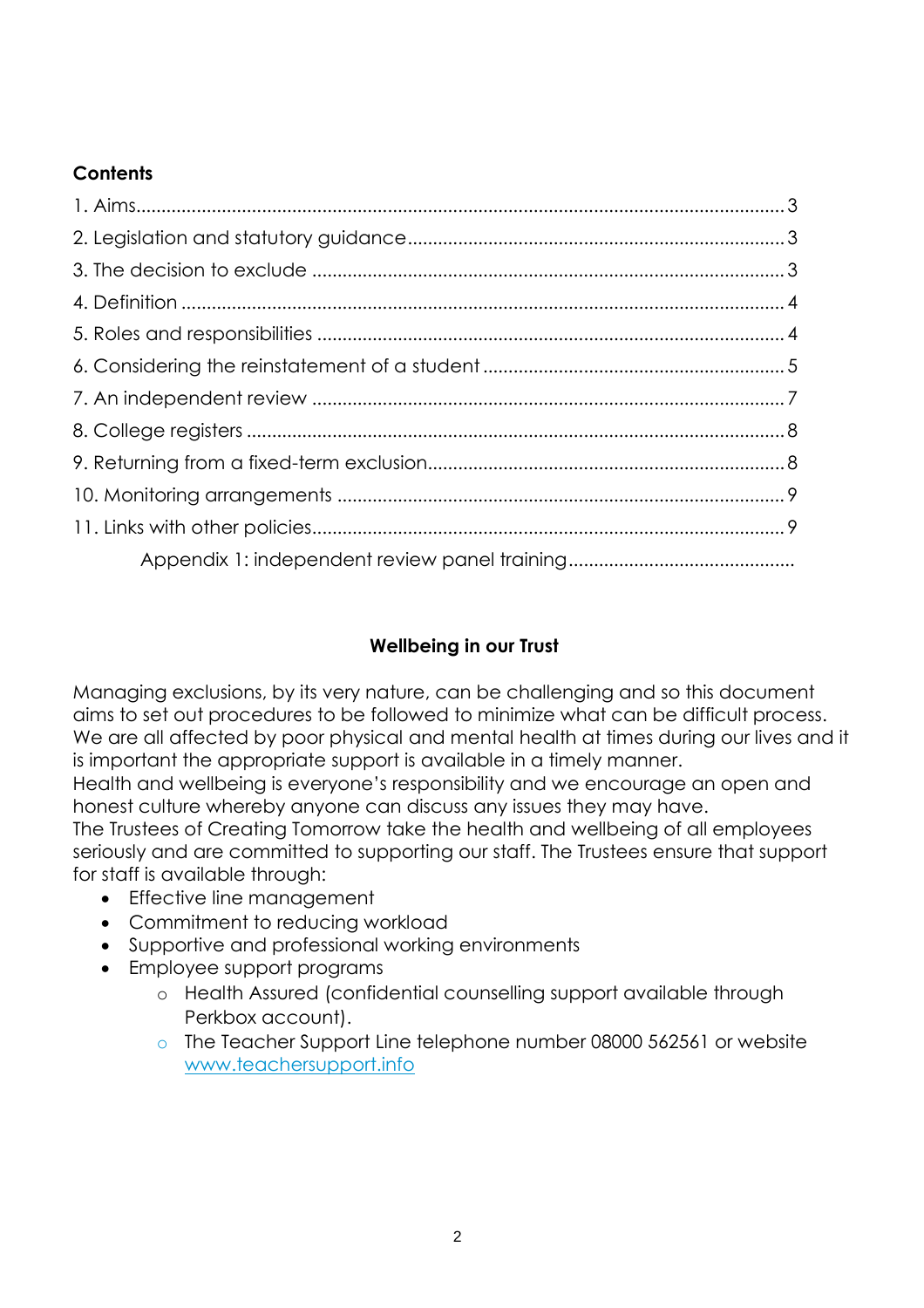## **1. Aims**

Our college aims to ensure that:

- The exclusions process is applied fairly and consistently
- The exclusions process is understood by governors, staff, parents and learner
- Learners in college are safe and happy
- Learners do not become NEET (not in education, employment or training)

# **2. Legislation and statutory guidance**

This policy is based on statutory guidance from the Department for Education: [Exclusion from maintained colleges, academies and student](https://www.gov.uk/government/publications/school-exclusion) referral units (PRUs) in [England.](https://www.gov.uk/government/publications/school-exclusion)

It is based on the following legislation, which outline colleges' powers to exclude learners:

- Section 52 of the [Education Act 2002,](http://www.legislation.gov.uk/ukpga/2002/32/section/52) as amended by the Education Act [2011](http://www.legislation.gov.uk/ukpga/2011/21/contents/enacted)
- The College Discipline (Student [Exclusions and Reviews\) \(England\)](http://www.legislation.gov.uk/uksi/2012/1033/made)  [Regulations 2012](http://www.legislation.gov.uk/uksi/2012/1033/made)
- Sections 64-68 of the College [Standards and Framework Act 1998](http://www.legislation.gov.uk/ukpga/1998/31)

In addition, the policy is based on:

- Part 7, chapter 2 of the [Education and Inspections Act 2006,](http://www.legislation.gov.uk/ukpga/2006/40/part/7/chapter/2) which looks at parental responsibility for excluded learner s
- Section 579 of the [Education Act 1996](http://www.legislation.gov.uk/ukpga/1996/56/section/579), which defines 'college day'
- The Education (Provision of Full-Time Education for Excluded Students) [\(England\) Regulations 2007,](http://www.legislation.gov.uk/uksi/2007/1870/contents/made) as amended by [The Education \(Provision of Full-](http://www.legislation.gov.uk/uksi/2014/3216/contents/made)[Time Education for Excluded Students\) \(England\) \(Amendment\) Regulations](http://www.legislation.gov.uk/uksi/2014/3216/contents/made)  [2014](http://www.legislation.gov.uk/uksi/2014/3216/contents/made)

This policy complies with our funding agreement and articles of association.

# **3. The decision to exclude**

Only the Director of College, or acting Director of College (person with delegated responsibility in absence of the Director of College), can exclude a learner from college. A permanent exclusion will be taken as a last resort.

Our college is aware that off-rolling is unlawful. Ofsted defines off-rolling as:

"…the practice of removing a learner from the college roll without a formal, permanent exclusion or by encouraging a parent to remove their child from the college roll, when the removal is primarily in the interests of the college rather than in the best interests of the learner."

We are committed to following all statutory exclusions procedures to ensure that every child receives an education in a safe and caring environment.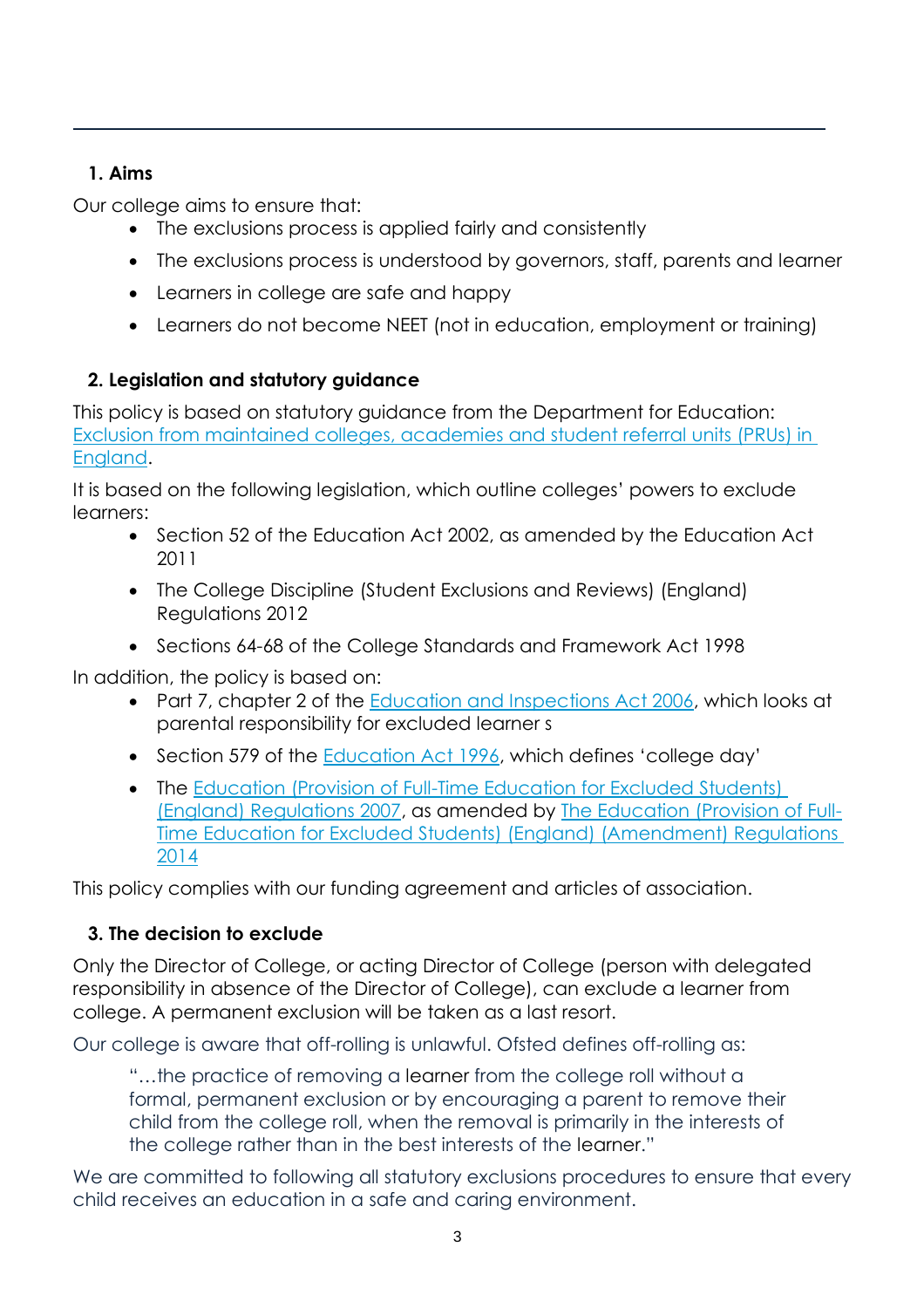A decision to exclude a learner will be taken only:

- In response to serious or persistent breaches of the college's relationship (behaviour) policy, **and**
- If allowing the learner to remain in college would seriously harm the education or welfare of others or themselves

Before deciding whether to exclude a learner, either permanently or for a fixed period, the Director of College will:

- Consider all the relevant facts and evidence, including whether the incident(s) leading to the exclusion were provoked
- Allow the learner to give their version of events
- Consider the learner's special educational needs

## **4. Definition**

For the purposes of exclusions, college day is defined as any day on which there is a college session. Therefore, INSET or staff training days do not count as a college day.

#### **5. Roles and responsibilities**

## **5.1 The Director of College**

#### **Informing parents**

The Director of College will immediately provide the following information, in writing, to the parents of an excluded learner:

- The reason(s) for the exclusion
- The length of a fixed-term exclusion or, for a permanent exclusion, the fact that it is permanent
- Information about parents' right to make representations about the exclusion to the governing board and how the learner may be involved in this
- Where there is a legal requirement for the governing board to meet to consider the reinstatement of a learner, and that parents have a right to attend a meeting, be represented at a meeting (at their own expense) and to bring a friend

The Director of College will also notify parents by the end of the afternoon session on the day their learner is excluded that for the first 5 college days of an exclusion, or until the start date of any alternative provision where this is earlier, parents are legally required to ensure that their child is not present in a public place during college hours without a good reason. Parents may be given a fixed penalty notice or prosecuted if they fail to do this.

If alternative provision is being arranged, the following information will be included when notifying parents of an exclusion:

- The start date for any provision of full-time education that has been arranged
- The start and finish times of any such provision, including the times for morning and afternoon sessions, where relevant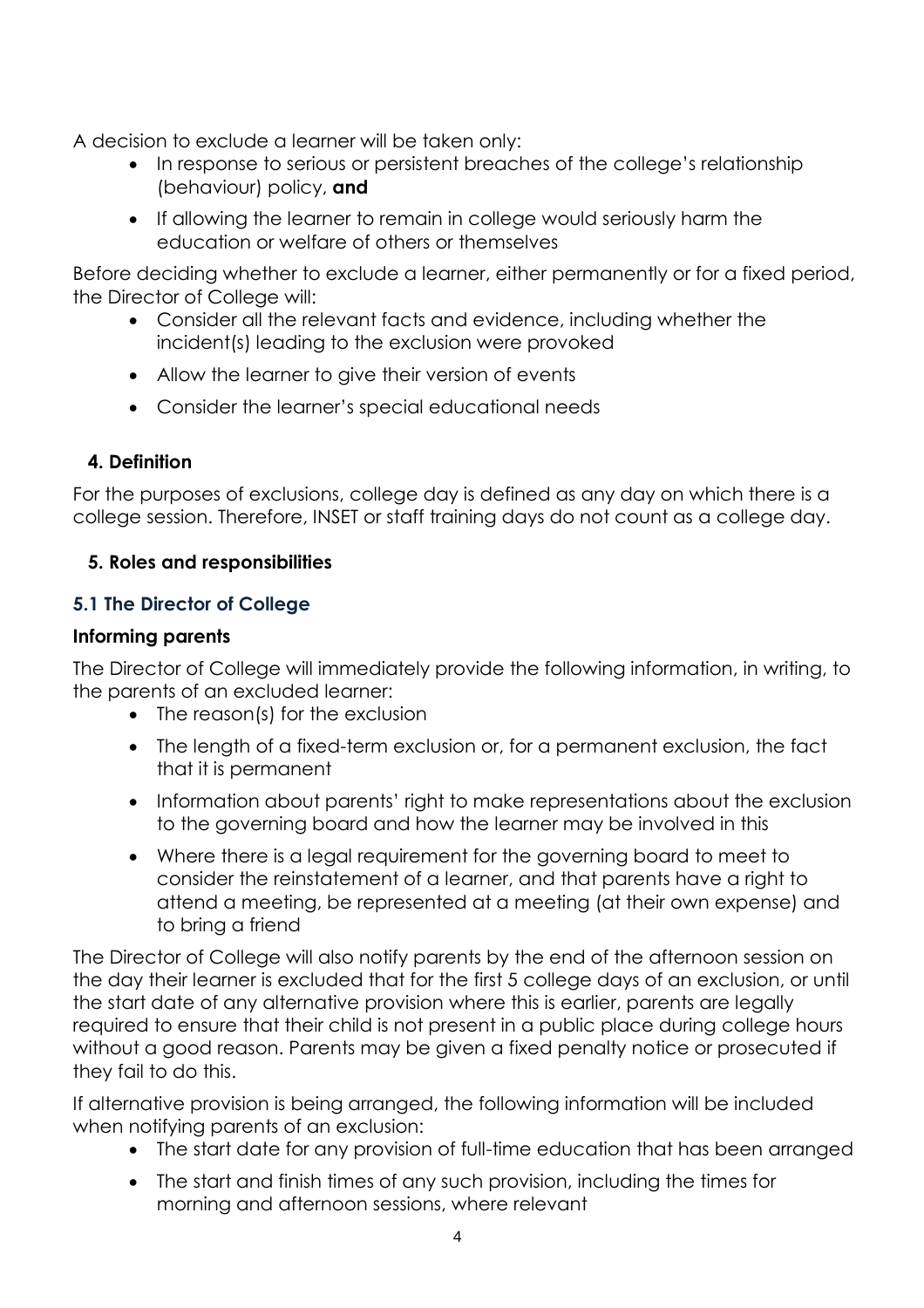- The address at which the provision will take place
- Any information required by the learner to identify the person they should report to on the first day

Where this information on alternative provision is not reasonably ascertainable by the end of the afternoon session, it may be provided in a subsequent notice, but it will be provided no later than 48 hours before the provision is due to start. The only exception to this is where alternative provision is to be provided before the sixth day of an exclusion, in which case the information can be provided with less than 48 hours' notice with parents' consent.

## **Informing the governing board and local authority**

The Director of College will immediately notify the governing board and the local authority (LA) of:

- A permanent exclusion, including when a fixed-period exclusion is made permanent
- Exclusions which would result in the learner being excluded for more than 5 college days (or more than 10 lunchtimes) in a term
- Exclusions which would result in the learner missing a public examination

For a permanent exclusion, if the learner lives outside the LA in which the college is located, the Director of College will also immediately inform the learner's 'home authority' of the exclusion and the reason(s) for it without delay.

For all other exclusions, the Director of College will notify the governing board and LA once a term.

## **5.2 The governing board**

At Creating Tomorrow academies trust, responsibilities regarding exclusions is delegated to the local governing body

The governing board has a duty to consider the reinstatement of an excluded learner (see section 6)

Within 14 days of receipt of a request, the governing board will provide the secretary of state information about any exclusions in the last 12 months.

For a fixed-period exclusion of more than 5 college days, the governing board will arrange suitable full-time education for the learner. This provision will begin no later than the sixth day of the exclusion.

Provision does not have to be arranged for learners in the final year of compulsory education who do not have any further public examinations to sit.

# **5.3 The LA**

For permanent exclusions, the LA is responsible for arranging suitable full-time education to begin no later than the sixth day of the exclusion.

# **6. Considering the reinstatement of a learner**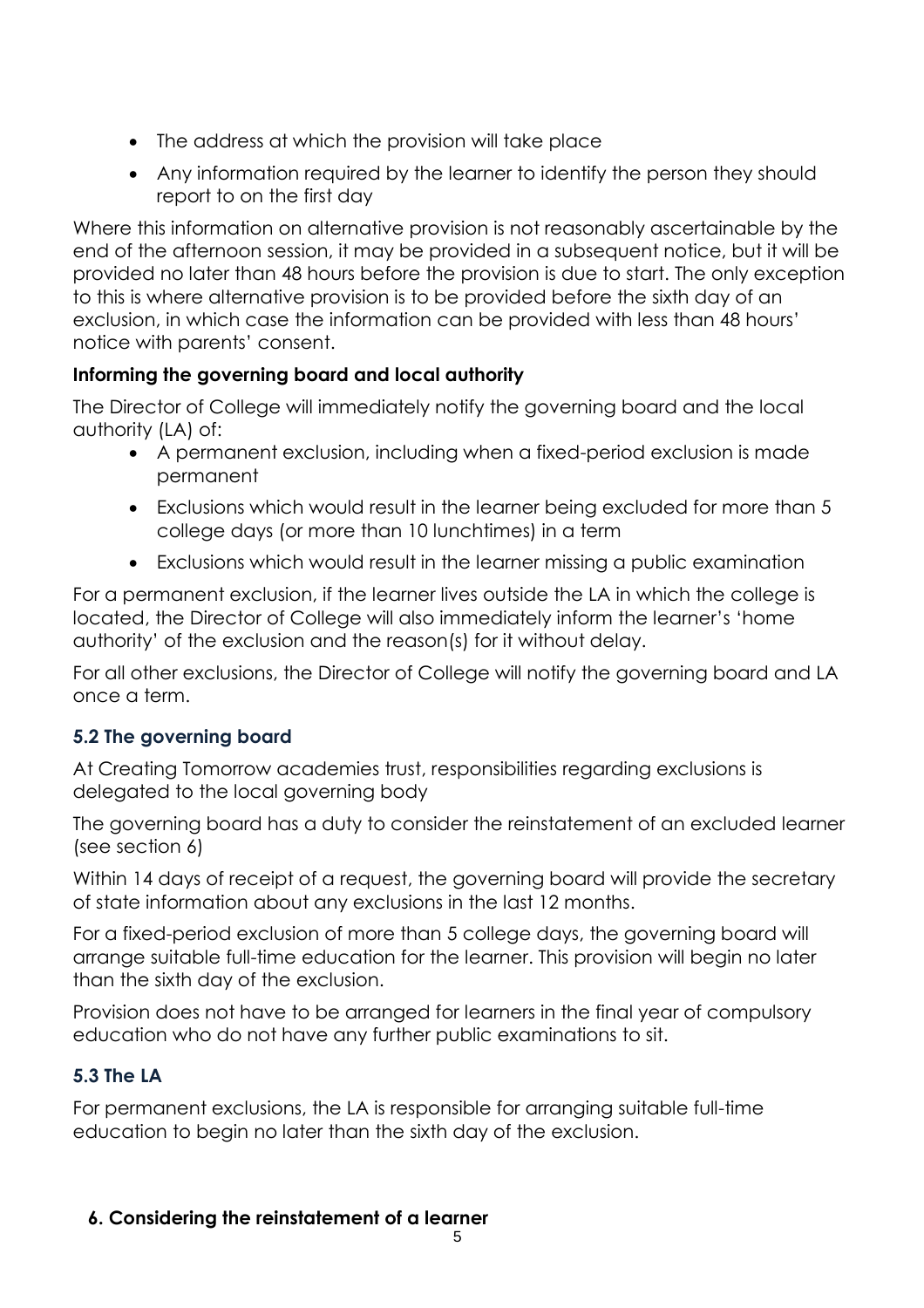The governing body will consider the reinstatement of an excluded learner within 15 college days of receiving the notice of the exclusion if:

- The exclusion is permanent
- It is a fixed-term exclusion which would bring the learner's total number of college days of exclusion to more than 15 in a term
- It would result in a learner missing a public examination

If requested to do so by parents, the governing body will consider the reinstatement of an excluded learner within 50 college days of receiving notice of the exclusion if the learner would be excluded from college for more than 5 college days, but less than 15, in a single term.

Where an exclusion would result in a learner missing a public examination, the governing body will consider the reinstatement of the learner before the date of the examination. If this is not practicable, the governing body will consider the exclusion and decide whether or not to reinstate the learner.

The governing body can either:

- Decline to reinstate the learner, or
- Direct the reinstatement of the learner immediately, or on a particular date

In reaching a decision, the governing body consider whether the exclusion was lawful, reasonable and procedurally fair and whether the Director of College followed their legal duties. They will decide whether or not a fact is true 'on the balance of probabilities', which differs from the criminal standard of 'beyond reasonable doubt', as well as any evidence that was presented in relation to the decision to exclude.

Minutes will be taken of the meeting, and a record of evidence considered kept. The outcome will also be recorded on the learner's educational record.

The governing body will notify, in writing, the Director of College, parents and the LA of its decision, along with reasons for its decision, without delay.

Where an exclusion is permanent, the governing body decision will also include the following:

- The fact that it is permanent
- Notice of parents' right to ask for the decision to be reviewed by an independent review panel, and:
	- The date by which an application for an independent review must be made
	- The name and address to whom an application for a review should be submitted
	- That any application should set out the grounds on which it is being made and that, where appropriate, reference to how the learner's SEN are considered to be relevant to the exclusion
	- That, regardless of whether the excluded learner has recognised SEN, parents have a right to require the academy trust to appoint an SEN expert to attend the review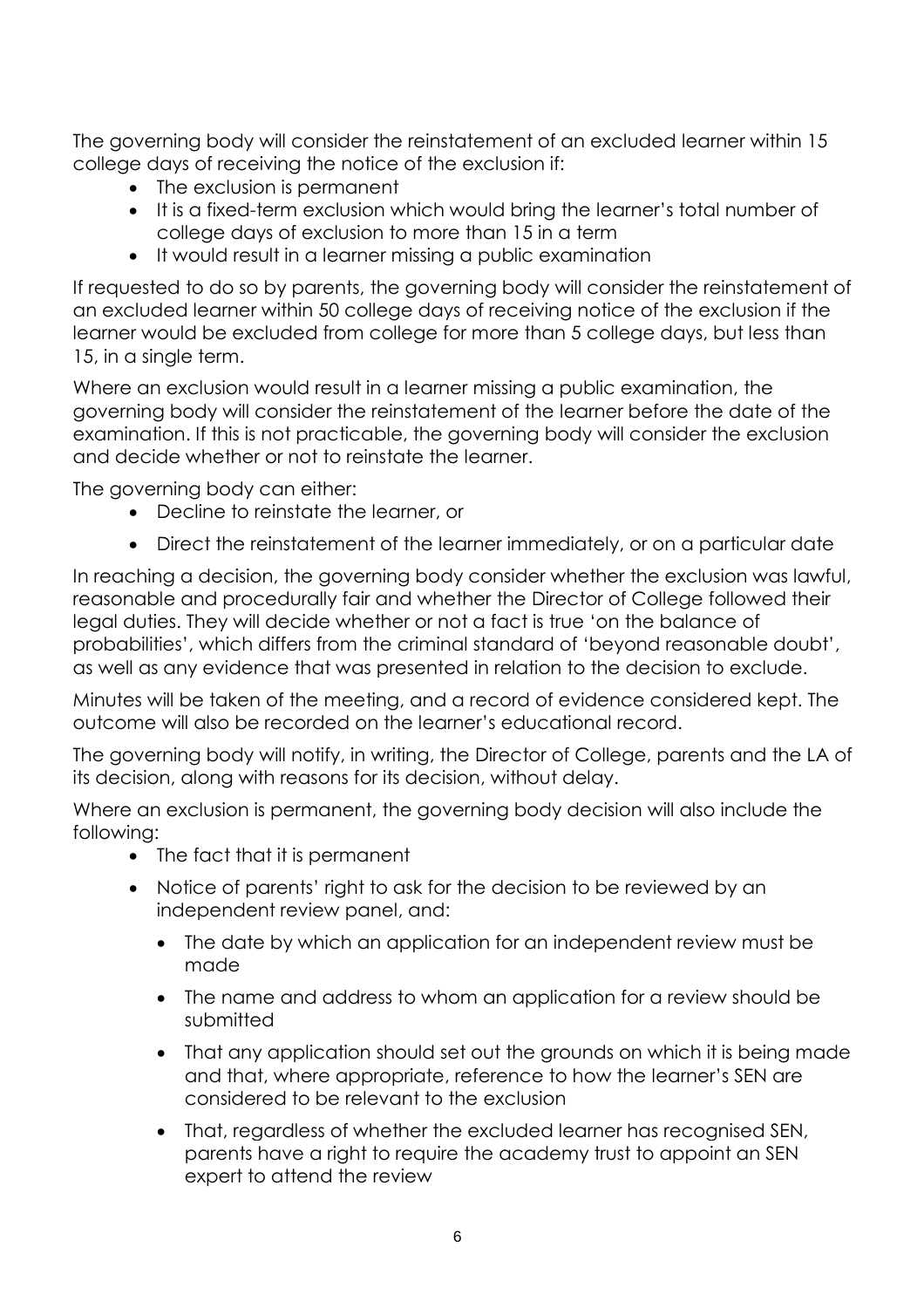- Details of the role of the SEN expert and that there would be no cost to parents for this appointment
- That parents must make clear if they wish for an SEN expert to be appointed in any application for a review
- That parents may, at their own expense, appoint someone to make written and/or oral representations to the panel, and parents may also bring a friend to the review
- That if parents believe that the exclusion has occurred as a result of discrimination, they may make a claim under the Equality Act 2010 to the first-tier tribunal (special educational needs and disability), in the case of disability discrimination, or the county court, in the case of other forms of discrimination. A claim of discrimination made under these routes should be lodged within 6 months of the date on which the discrimination is alleged to have taken place

#### **7. An independent review**

If parents apply for an independent review, the academy trust will arrange for an independent panel to review the decision of the governing board not to reinstate a permanently excluded learner.

Applications for an independent review must be made within 15 college days of notice being given to the parents by the governing body of its decision to not reinstate a learner.

A panel of 3 or 5 members will be constituted with representatives from each of the categories below. Where a 5-member panel is constituted, 2 members will come from the college governors category and 2 members will come from the Director of College category.

- A lay member to chair the panel who has not worked in any college in a paid capacity, disregarding any experience as a college governor or volunteer
- College governors who have served as a governor for at least 12 consecutive months in the last 5 years, provided they have not been teachers or Director of College during this time
- Director of College or individuals who have been a Director of College within the last 5 years

A person may not serve as a member of a review panel if they:

- Are a director of the academy trust, or governing board of the excluding college
- Are the Director of College of the excluding college, or have held this position in the last 5 years
- Are an employee of the trust or the governing board, of the excluding college (unless they are employed as a Director of College at another college)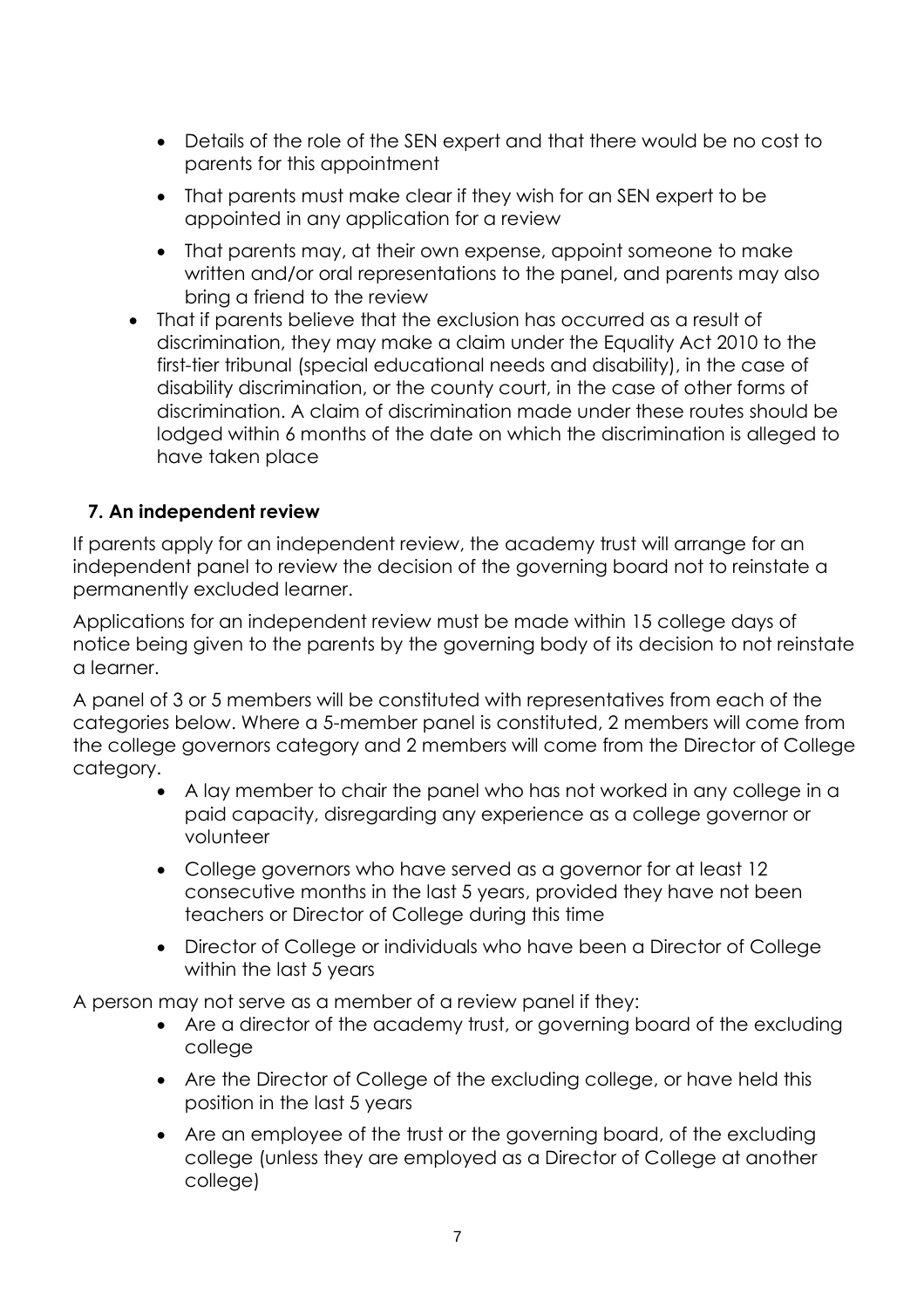- Have, or at any time have had, any connection with the trust, college, governing board, parents or learner, or the incident leading to the exclusion, which might reasonably be taken to raise doubts about their impartially
- Have not had the required training within the last 2 years (see appendix 1 for what training must cover)

A clerk will be appointed to the panel.

The independent panel will decide one of the following:

- Uphold the governing board's decision
- Recommend that the governing board reconsiders reinstatement
- Quash the governing board's decision and direct that they reconsider reinstatement (only when the decision is judged to be flawed)

The panel's decision can be decided by a majority vote. In the case of a tied decision, the chair has the casting vote.

#### **8. College registers**

A learner's name will be removed from the college admissions register if:

- 15 college days have passed since the parents were notified of the exclusion panel's decision to not reinstate the learner and no application has been made for an independent review panel, or
- The parents have stated in writing that they will not be applying for an independent review panel

Where an application for an independent review has been made, the governing board will wait until that review has concluded before removing a learner's name from the register.

Where alternative provision has been made for an excluded learner and they attend it, code B (education off-site) or code D (dual registration) will be used on the attendance register.

Where excluded learners are not attending alternative provision, code E (absent) will be used.

## **9. Returning from a fixed-term exclusion**

Following a fixed-term exclusion, a re-integration meeting will be held involving the learner, parents, a member of senior staff and other staff, where appropriate.

The following measures may be implemented when a learner returns from a fixed-term exclusion:

- Agreeing a behaviour contract
- Putting a learner 'on report'
- Internal isolation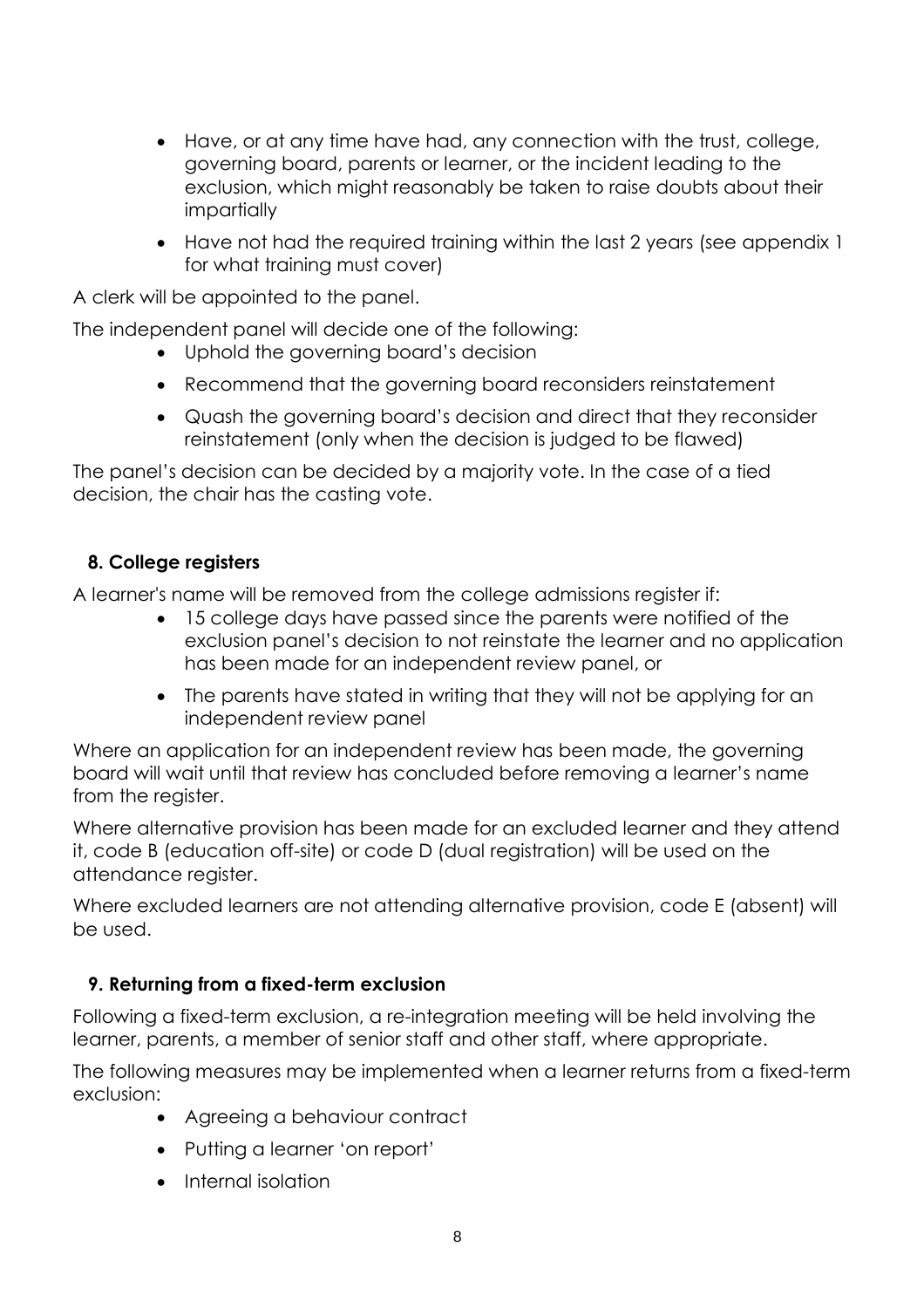#### **10. Monitoring arrangements**

At Creating Tomorrow College the Director of College monitors the number of exclusions every term and reports back to the Strategic Lead for the College, who reports to the CEO and governors. They also liaise with the local authority to ensure suitable full-time education for excluded learners.

This policy will be reviewed by Kevin Latham every two years. At every review, the policy will be shared with the governing board.

#### **11. Links with other policies**

This exclusions policy is linked to our

- Relationship (Behaviour) policy
- SEN policy and information report

## Appendix 1: Independent review panel training

The academy trust must ensure that all members of an independent review panel and clerks have received training within the 2 years prior to the date of the review.

Training must have covered:

- The requirements of the primary legislation, regulations and statutory guidance governing exclusions, which would include an understanding of how the principles applicable in an application for judicial review relate to the panel's decision making
- The need for the panel to observe procedural fairness and the rules of natural justice